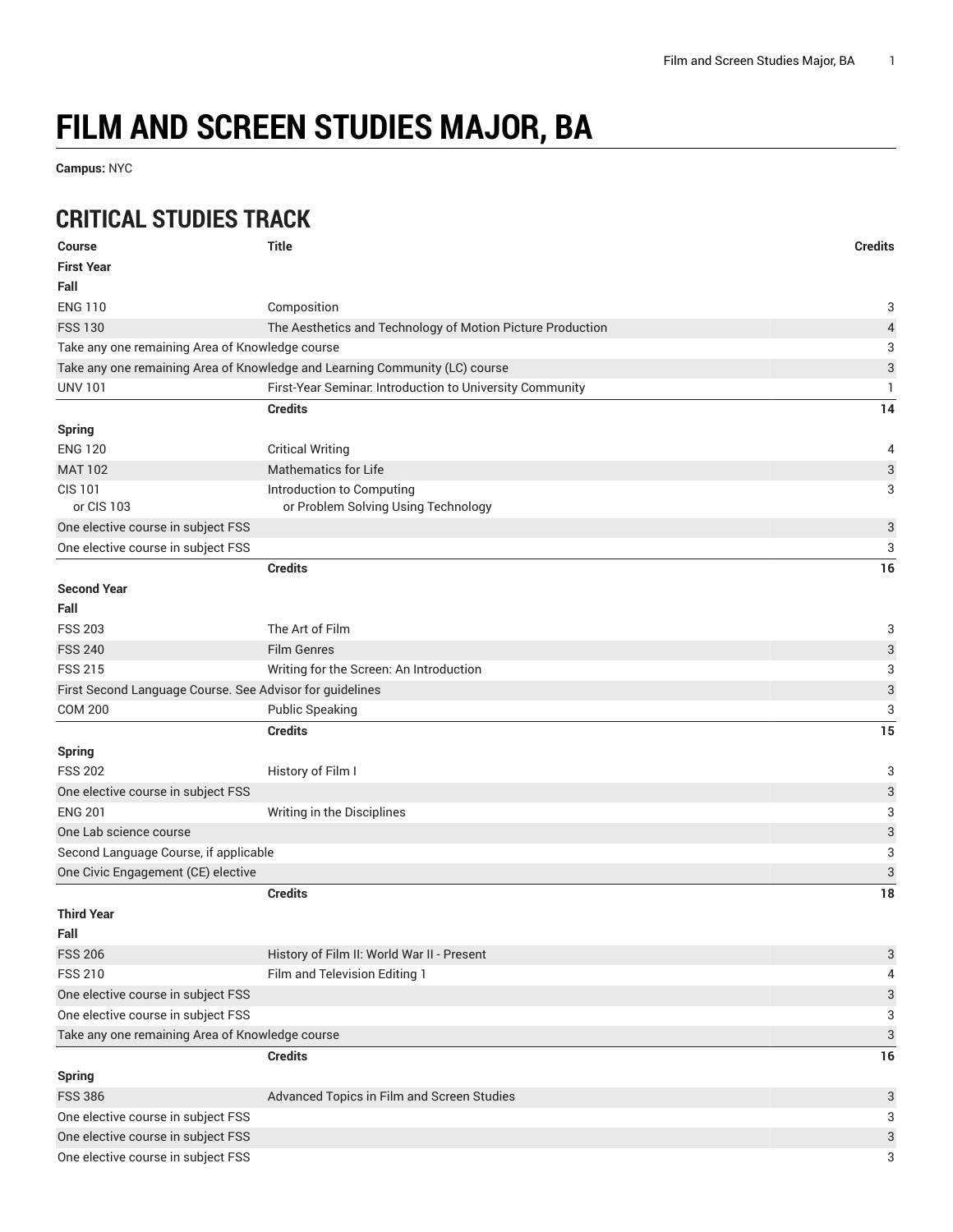| Take any one remaining Area of Knowledge course |                                                                             | 3                         |
|-------------------------------------------------|-----------------------------------------------------------------------------|---------------------------|
|                                                 | <b>Credits</b>                                                              | 15                        |
| <b>Fourth Year</b>                              |                                                                             |                           |
| Fall                                            |                                                                             |                           |
| <b>FSS 383</b>                                  | Theories of Film                                                            | $\mathbf{3}$              |
| One elective course in subject FSS              |                                                                             | 3                         |
| One elective course in subject FSS              |                                                                             | $\sqrt{3}$                |
| One elective course in subject FSS              |                                                                             | 3                         |
| Take any one remaining Area of Knowledge course |                                                                             | $\ensuremath{\mathsf{3}}$ |
| Open Elective Course                            |                                                                             | 3                         |
|                                                 | <b>Credits</b>                                                              | 18                        |
| Spring                                          |                                                                             |                           |
| <b>FSS 393</b>                                  | Internship in Film and Screen Studies                                       | $\overline{4}$            |
| One elective course in subject FSS              |                                                                             | $\sqrt{3}$                |
| One elective course in subject FSS              |                                                                             | 3                         |
| Take any one remaining Area of Knowledge course |                                                                             | $\sqrt{3}$                |
| Open Elective Course                            |                                                                             | 3                         |
|                                                 | <b>Credits</b>                                                              | 16                        |
|                                                 | <b>Total Credits</b>                                                        | 128                       |
| <b>Production Track</b>                         |                                                                             |                           |
| <b>Course</b>                                   | <b>Title</b>                                                                | <b>Credits</b>            |
| <b>First Year</b>                               |                                                                             |                           |
| Fall                                            |                                                                             |                           |
| <b>ENG 110</b>                                  | Composition                                                                 | 3                         |
| <b>FSS 130</b>                                  | The Aesthetics and Technology of Motion Picture Production                  | $\overline{4}$            |
| Take any one remaining Area of Knowledge course |                                                                             | 3                         |
|                                                 | Take any one remaining Area of Knowledge and Learning Community (LC) course | $\sqrt{3}$                |
| <b>UNV 101</b>                                  | First-Year Seminar. Introduction to University Community                    | $\mathbf{1}$              |
|                                                 | <b>Credits</b>                                                              | 14                        |
| <b>Spring</b>                                   |                                                                             |                           |
| <b>ENG 120</b>                                  | <b>Critical Writing</b>                                                     | 4                         |
| <b>FSS 210</b>                                  | Film and Television Editing 1                                               | $\overline{4}$            |
| <b>FSS 135</b>                                  | Introduction to Production Design                                           | $\overline{4}$            |
| <b>MAT 102</b>                                  | <b>Mathematics for Life</b>                                                 | $\ensuremath{\mathsf{3}}$ |
| One Lab science course                          |                                                                             | 3                         |

**Second Year**

| <b>Spring</b>                                            |                                   |    |
|----------------------------------------------------------|-----------------------------------|----|
|                                                          | <b>Credits</b>                    | 16 |
| Take any one remaining Area of Knowledge course          |                                   | 3  |
| One Civic Engagement (CE) course                         |                                   | 3  |
| First Second Language Course. See Advisor for guidelines |                                   | 3  |
| <b>FSS 220</b>                                           | Directing for Film and Television | 4  |
| <b>FSS 203</b>                                           | The Art of Film                   | 3  |
| Fall                                                     |                                   |    |

**Credits 18**

| Credits                               |                                         | 16             |
|---------------------------------------|-----------------------------------------|----------------|
| Second Language Course, if applicable |                                         | 3              |
| <b>ENG 201</b>                        | Writing in the Disciplines              | 3              |
| <b>FSS 215</b>                        | Writing for the Screen: An Introduction | 3              |
| <b>FSS 202</b>                        | History of Film I                       | 3              |
| <b>FSS 204</b>                        | Introduction to Filmmaking              | $\overline{4}$ |